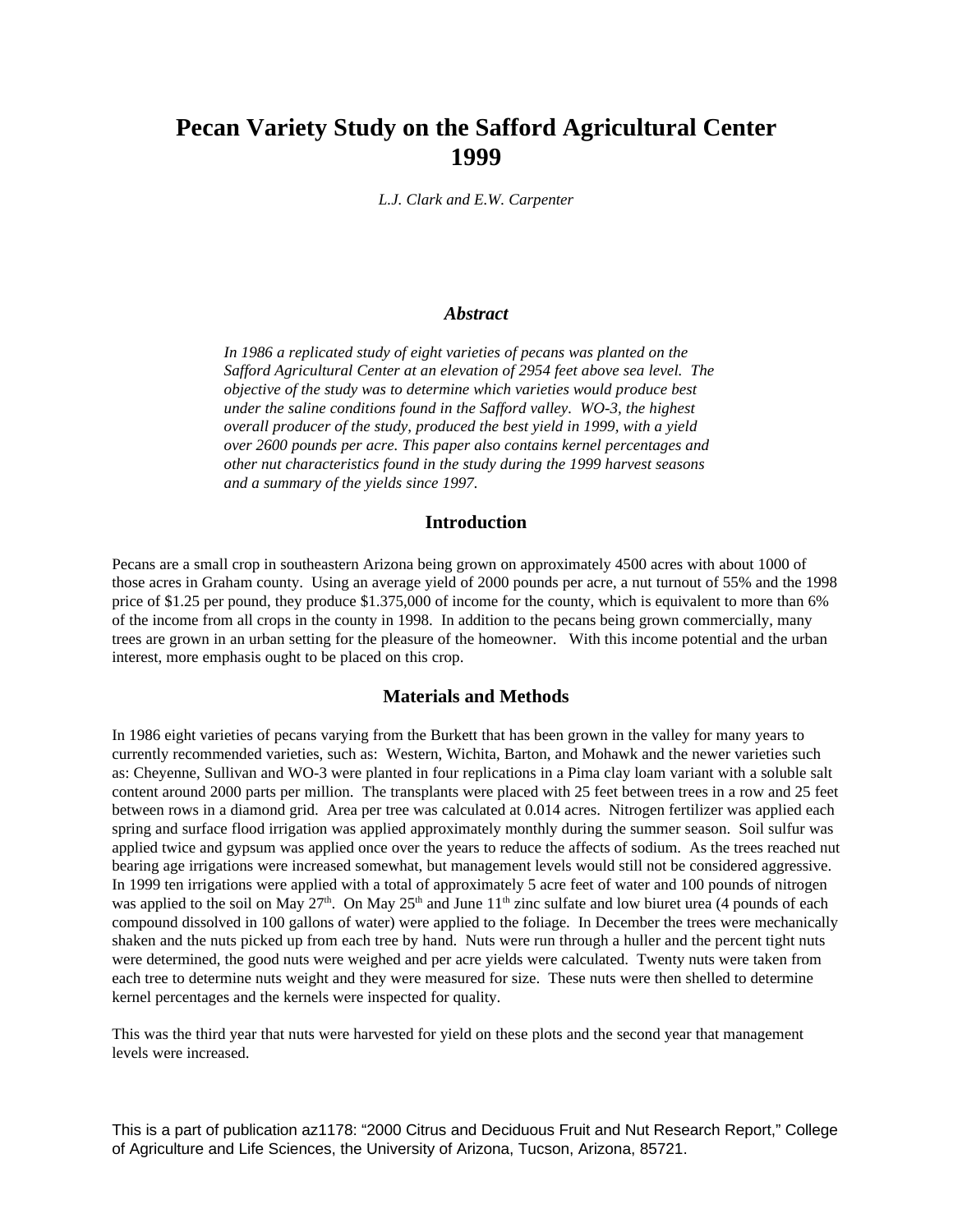### **Results and Discussion**

Table 1 contains yield and other measured or observed characteristics that could affect yield. WO-3 produced the highest yield by a significant margin over the other varieties in the study. Kernel percentages were 4 percent higher than those observed in 1998 and 8 percent higher than observed in 1997 (1). This along with the increased yields are probably a reflection of the improved management. An increase was, however, seen in the percent tights in 1999 over the previous year. The last column in Table 1 was the diameter of the tree trunks measured below any forks and generally a couple of feet above the ground. This measurement is related to tree size and the ability to produce fruit. There was a positive correlation between kernel yield and trunk diameter (r=0.40, P=0.02).

Table 2 provides data on the weight and size of nuts by variety. A decline in nuts per pound over the last three years indicates that heavier nuts are being produced. From the observed length and width measurements one could also deduce that the nuts are generally larger. Heavier nuts tend to contain more oil and be better filled. The fill rating on Table 3 is an indication of how well the kernel is filled. This rating is a combination of how well the dorsal ridges are filled as well as whether the kernel has air spaces in the center. A rating of 10 would be a plump nut with narrow dorsal grooves and with no air spaces in the center of the nut. A rating of 5 would be a kernel with large dorsal grooves and large air spaces in the center of the nut. In some varieties of pecans the dorsal grooves are narrow and trap packing material on the inside of the shell. The shell fragment retention is a measure of that characteristic. If one nut half out of one hundred contained a small piece of this packing material, the value would be 1.0. The size uniformity rating is an indication of how uniform the length of the kernel is. If all kernels were the same length, the value would be 10. Appearance ratings indicated how uniform the kernels were in color and plumpness. A value of 10 is the most desirable.

Table 4 contains a yield summary of the varieties over the three years of the study. Some varieties are more alternate bearing than others. The variety, WO-3, in these three years, has only shown an increase in yield from year to year. Cheyenne, the number two variety, showed a decided alternate bearing characteristic. Mohawk, which had produced in the middle of the group, mysteriously, didn't produce fruit in 1999.

## **References**

1. Clark, L.J. and E.W. Carpenter. 1999. Pecan variety study on the Safford Agricultural Center, 1997-1998. 1999 Citrus and Deciduous Fruit and Nut Research Report, the College of Agriculture, The University of Arizona, Tucson, AZ. Series P-117, pp. 82-86.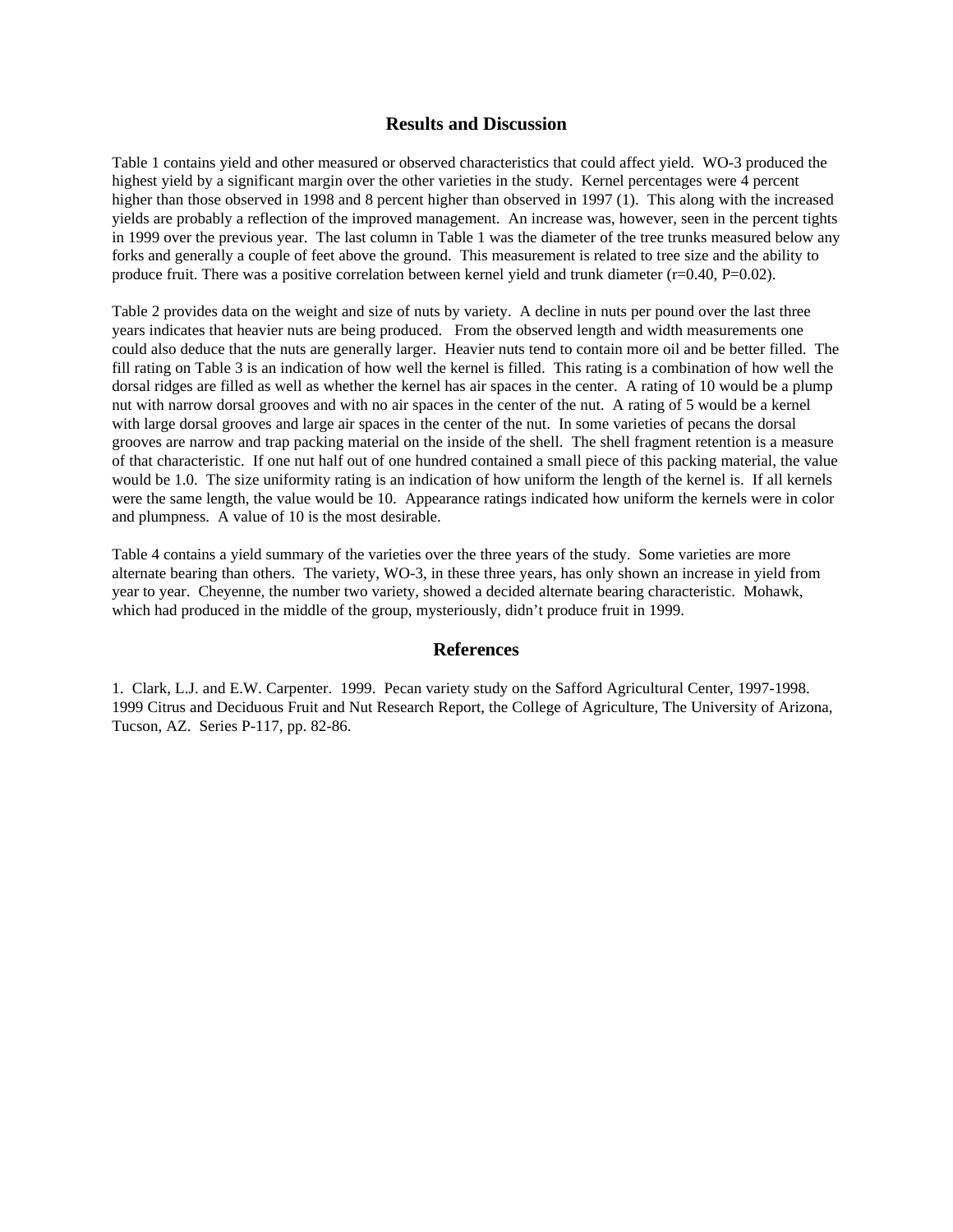| Variety        | In-shell<br>Yield (lbs/ac) | Kernel<br>Percent | Kernel Yield<br>(lbs/ac) | <b>Estimated %</b><br>Length of<br>kernel fill | Percent<br><b>Tights</b> | Trunk<br>Diameter<br>(in) |
|----------------|----------------------------|-------------------|--------------------------|------------------------------------------------|--------------------------|---------------------------|
| $WO-3$         | 4617.4 $a1$                | 58.4 abc          | 2679.5 a                 | 78.8 bc                                        | $19.2$ ab                | $6.8$ ab                  |
| <b>Barton</b>  | 3240.9 b                   | $62.2$ ab         | 1948.7 b                 | $71.3 \text{ c}$                               | 27.1a                    | 7.4 a                     |
| Cheyenne       | 3084.1 b                   | 59.7 abc          | 1841.3 b                 | 100.0a                                         | $9.0 \text{ cd}$         | $5.9$ abc                 |
| Western Schley | 3031.8 b                   | 55.0 bc           | 1686.4 b                 | 86.3 <sub>b</sub>                              | $22.6$ ab                | $6.3$ abc                 |
| Wichita        | 1939.3 bc                  | 64.3 a            | 1250.4 bc                | 83.8 b                                         | 13.9 bc                  | 4.9 c                     |
| <b>Burkett</b> | 1306.8 d                   | 55.4 abc          | 712.6 d                  | $91.3$ ab                                      | $21.2$ ab                | $6.8$ ab                  |
| Sullivan       | 557.6 d                    | 52.6 $\,$ c       | 277.4 d                  | 80.0 <sub>bc</sub>                             | $3.6\ d$                 | 5.3 bc                    |
| Mohawk         | $- -$                      | $- -$             | --                       | $- -$                                          |                          | 5.3 bc                    |
| Average        | 2539.7                     | 58.5              | 1485.2                   | 84.5                                           | 16.7                     | 6.09                      |
| LSD(05)        | 1363.1                     | 8.9               | 740.0                    | 11.5                                           | 8.9                      | 1.4                       |
| $CV(\% )$      | 36.1                       | 10.3              | 33.5                     | 9.2                                            | 41.8                     | 15.4                      |

**Table 1. Yield components of pecan variety trial harvested 1999 at the Safford Agricultural Center.**

1. Values followed by the same letter, within columns, are not significantly different at the 95% level of confidence using Duncan's Multiple Range Test.

|         | Table 2. Nut weights and dimensions of pecan variety trial harvested 1999 at the Safford Agricultural |  |  |  |
|---------|-------------------------------------------------------------------------------------------------------|--|--|--|
| Center. |                                                                                                       |  |  |  |

| Variety        | Nuts per pound         | <b>Nut Shell Dimensions</b> |                   |                   | Length to         |
|----------------|------------------------|-----------------------------|-------------------|-------------------|-------------------|
|                |                        | Length $(in)$               | Width $1$ (in)    | Width $2$ (in)    | Width Ratio       |
| $WO-3$         | $69.0$ ab <sup>1</sup> | 1.57a                       | 0.95c             | $0.83$ bc         | $1.66$ ab         |
| Barton         | 77.4 a                 | 1.48a                       | 0.95c             | $0.83$ bc         | $1.57$ ab         |
| Cheyenne       | 60.5 b                 | 1.50a                       | 1.01 <sub>b</sub> | 0.86 <sub>b</sub> | 1.49 <sub>b</sub> |
| Western Schley | 77.8 a                 | 1.51a                       | 0.90c             | 0.78 d            | 1.69a             |
| Wichita        | $70.3$ ab              | 1.56a                       | 0.95c             | $0.81$ cd         | $1.65$ ab         |
| <b>Burkett</b> | 58.6 b                 | 1.31 <sub>b</sub>           | 1.09a             | 0.95a             | $1.20 \text{ c}$  |
| Sullivan       | 59.7 b                 | 1.62a                       | 1.01 <sub>b</sub> | $0.83$ bc         | $1.61$ ab         |
| Mohawk         |                        |                             |                   |                   |                   |
| Average        | 67.6                   | 1.51                        | 0.98              | 0.84              | 1.55              |
| LSD(05)        | 11.5                   | 0.14                        | 0.05              | 0.04              | 0.18              |
| $CV(\% )$      | 11.4                   | 6.0                         | 3.7               | 3.2               | 7.9               |

1. Values followed by the same letter, within columns, are not significantly different at the 95% level of confidence using Duncan's Multiple Range Test.